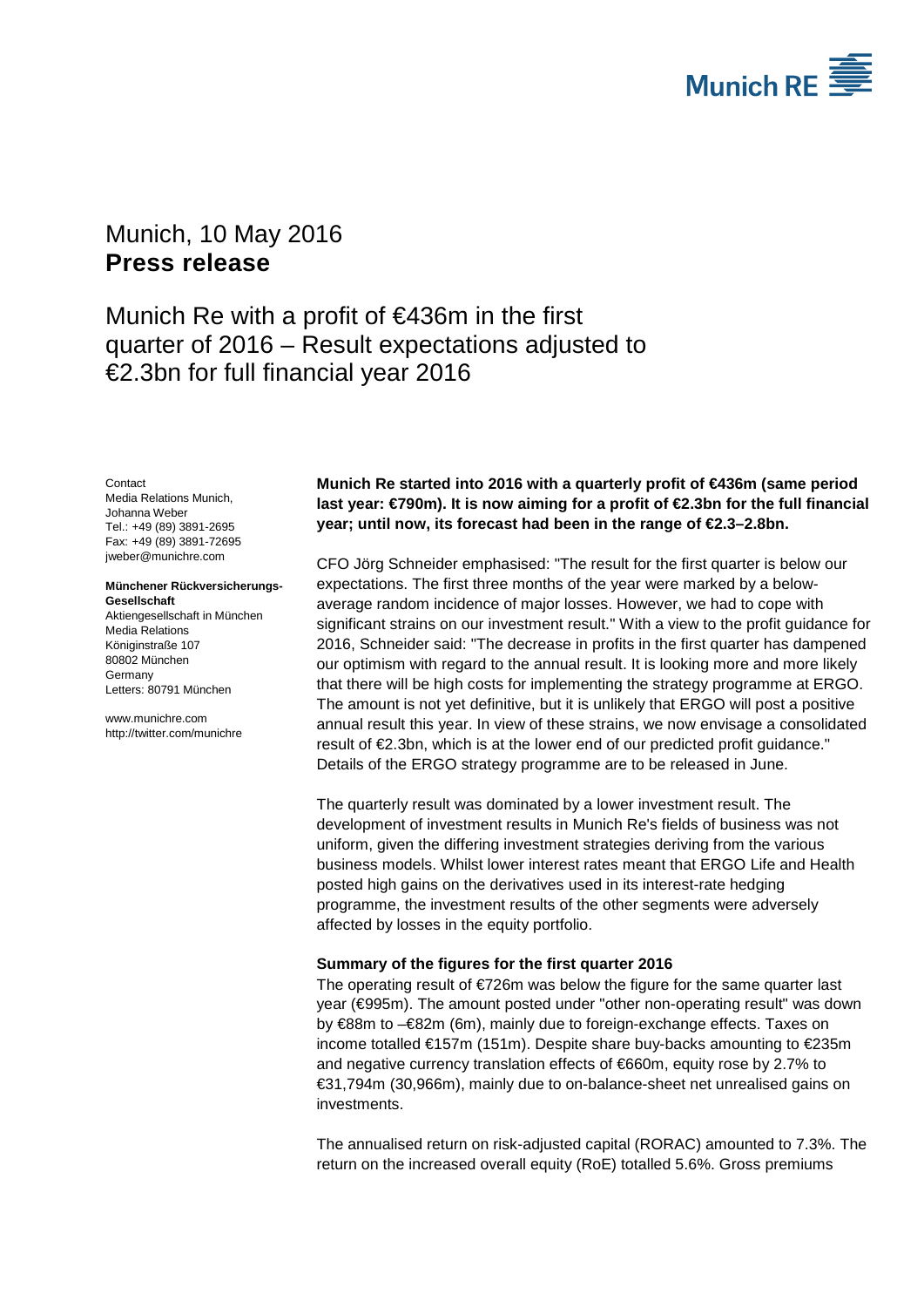

[10 May 2016](#page-0-0) **Press [release](#page-0-1)** Page 2/7

written declined by 4.0% to €12,511m (13,038m). If exchange rates had remained the same, premium volume would have fallen by 2.0% year on year.

## **Reinsurance: Result of €445m**

The reinsurance field of business contributed €445m (668m) to the consolidated result. The operating result was down by €243m to €514m. Gross premiums written decreased by 3.9% to  $6,733$ m (7,009m).

Life reinsurance accounted for €20m (70m) of the consolidated result, and was thus below expectations. While claims experience was very satisfying overall, the result was nevertheless impacted by individual losses involving higher sums insured.

Property-casualty reinsurance contributed €425m (598m) to the result for the first three months of the year. The combined ratio amounted to 88.4% (92.3%) of net earned premiums – a significant improvement on Munich Re's target of around 98%. As claims notifications for "basic losses" from prior years remained appreciably below the expected level overall, Munich Re was able to release reserves in the amount of around €250m, corresponding to 6.0 percentage points of the combined ratio. Munich Re is also continuing to aim to set the amount of provisions for newly emerging claims at the very top end of the estimation range, so that profits from the release of a portion of these reserves are possible at a later stage.

In the first quarter, overall loss expenditure for major losses was randomly below average, totalling –€100m (–255m). Natural catastrophe losses amounted to around +€11m (–66m) and man-made major losses to –€111m (–189m), representing –0.3% and 2.7% of net earned premiums respectively. The largest man-made loss – a fire in a hydroelectric power station – came to  $\epsilon$ 37m.

During the renewals at 1 April 2016, pressure on prices, terms and conditions remained high. Munich Re continued to adhere to its consistent cycle management. A premium volume of around €1.2bn was up for renewal at 1 April 2016, as against **€**9.1bn in January. About a fifth of this volume concerned the Japanese market, and another 60% North America and worldwide business. At slightly over 30%, natural catastrophe business, which is subject to significant price pressure, accounted for a relatively high percentage of this volume. The 1.5% fall in prices was therefore greater in comparison with January, but far less pronounced than in the renewals of April 2015. However, selective opportunities were exploited in individual markets, including a number of structured major treaties. Premium volume therefore increased significantly to around €1.9bn.

The renewals at 1 July 2016 mainly involve treaty business in the US market and in Australia and Latin America, with a premium volume of around €2.3bn up for renewal, of which natural catastrophe covers account for around 20%. Munich Re expects the environment to remain competitive provided the market is not affected by major loss events.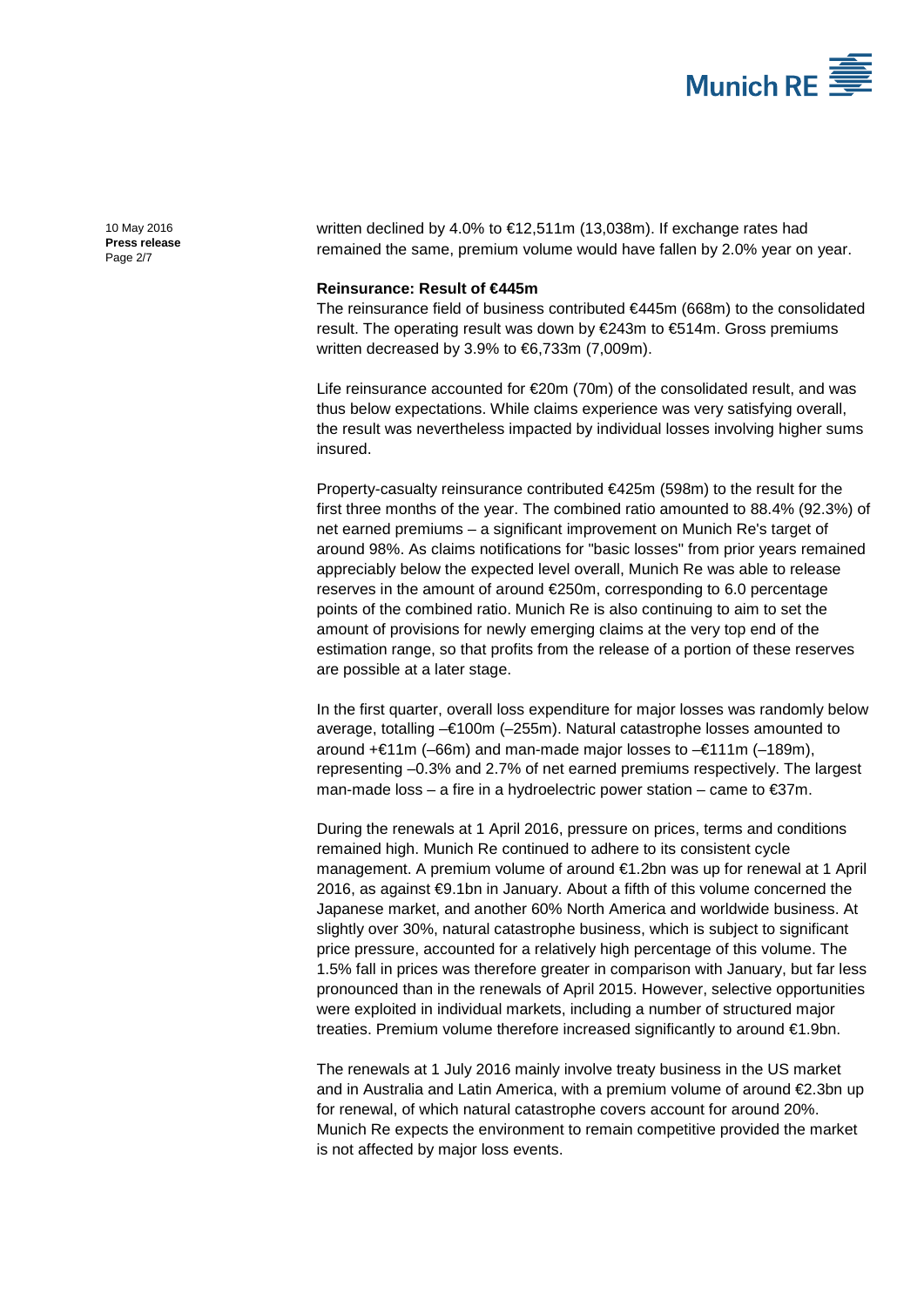

[10 May 2016](#page-0-0) **Press [release](#page-0-1)** Page 3/7

## **ERGO: Result of –€25m**

In the first quarter, the ERGO field of business generated a result of –€25m (+102m). The three primary insurance segments were impacted by various oneoff effects. The operating result fell by around 11.6% to €192m (217m). The combined ratio in the Property-casualty Germany segment worsened to 98.6% (98.1%) in the first three months, caused by the expansion of title insurance business in the United Kingdom. By contrast, the combined ratio in the ERGO International segment for the same period improved to 93.2% (98.7%).

Total premium income across all lines of business fell by 2.3% in the first quarter and came to  $\epsilon$ 4,756m (4,870m), while gross premiums written decreased by 2.0% to €4,495m (4,585m) in the first three months. In the Life and Health Germany segment, gross premiums declined by 3.3% to  $\epsilon$ 2,333m (2,412m). Gross premiums were up somewhat to €1,219m (1,193m) in the Propertycasualty Germany segment, but fell by 3.8% to €943m (980m) in the ERGO International segment.

## **Munich Health: Profit of €16m**

The Munich Health field of business generated a profit of €16m (21m) in the period from January to March, but the operating result declined to €20m (21m). Munich Health's gross premiums written showed a year-on-year contraction of 11.1% to €1,283m (1,443m). This decrease in premium income was attributable to a reduction in Munich Health's participation in a large reinsurance treaty and to negative currency translation effects, particularly from the exchange rate of the Canadian dollar. The combined ratio totalled 100.2% (100.4%).

### **Investments: Investment result of €1,572m**

With a carrying amount of €214,828m (market value of €232,941m), total investments (excluding insurance-related investments) as at 31 March 2016 were down on the year-end 2015 figure of €215,093m (230,529m at market value). The decrease is mainly due to currency translation effects, which exceeded the gains from fixed-interest securities.

The Group's investment result (excluding insurance-related investments) decreased to €1,572m (1,820m). Although changes in the value of derivatives from the ERGO interest-rate hedging programme had a positive impact of €267m (213m) in the first three months, changes in the value of all derivatives overall accounted for only  $\epsilon$ 74m (-706m). The balance of gains and losses on disposals excluding derivatives was down significantly to €218m (998m), in particular as a consequence of lower gains realised on fixed-interest securities and equities, and to losses on the disposal of high-yield corporate bonds. Munich Re also posted higher net year-on-year write-downs of €219m (152m) on non-derivative investments during the past quarter, mainly in its equity portfolio.

Overall, the investment result represents a return of 2.7% on the average market value of the portfolio. Munich Re's equity-backing ratio at 31 March 2016 fell to 3.9% (31 December 2015: 4.8%), including equity-linked derivatives.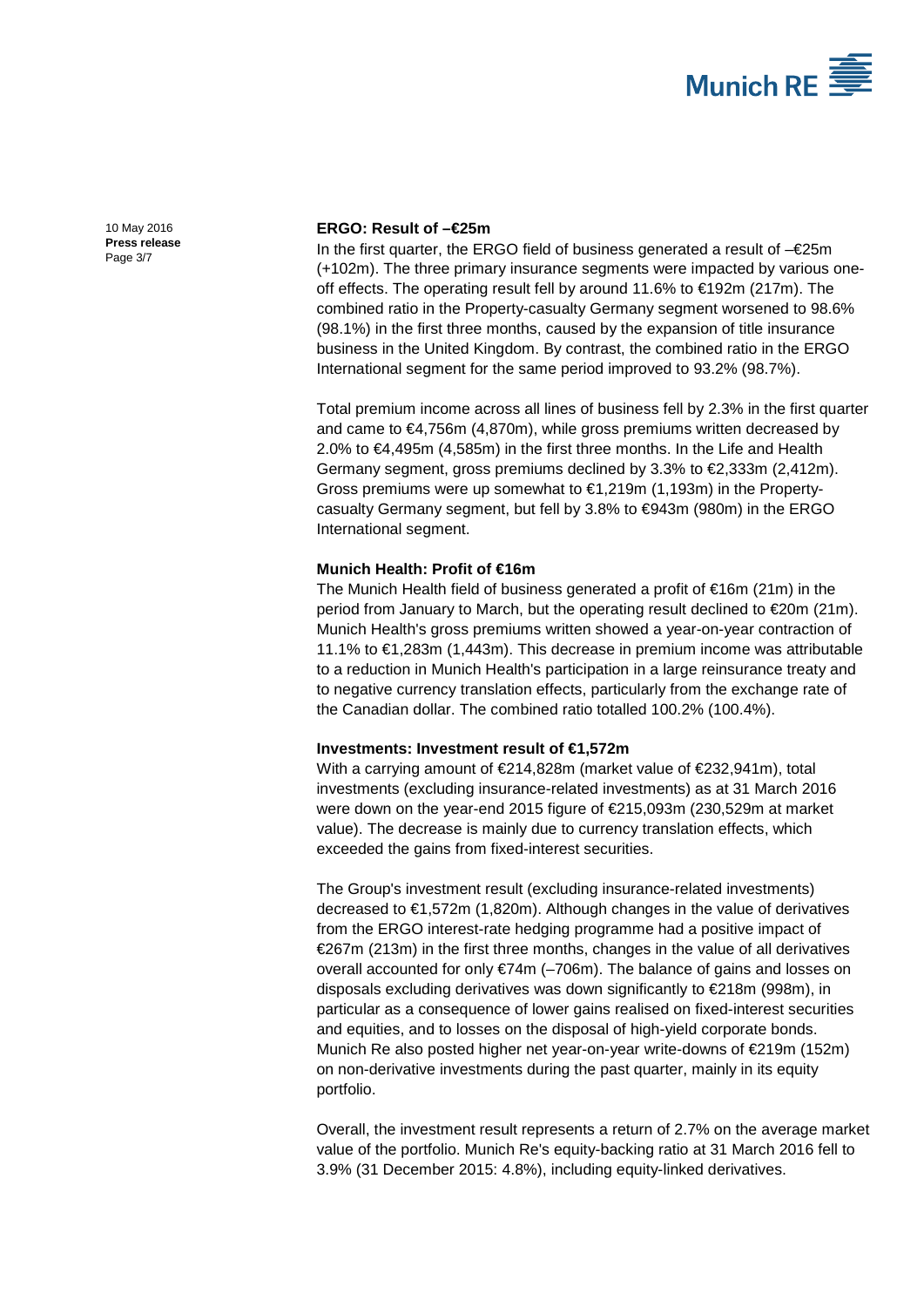

[10 May 2016](#page-0-0) **Press [release](#page-0-1)** Page 4/7

The Group's asset manager is MEAG, whose assets under management as at 31 March 2016 included not only Group investments, but also a volume of €14.4bn (14.1bn) for third parties.

## **Outlook 2016: Group profit guidance of €2.3bn**

Expectations for 2016 have changed in comparison with the figures given in the 2015 Annual Report published in March. Munich Re had previously projected a combined ratio of around 98% of net earned premium in property-casualty reinsurance, but now expects a ratio of around 95%. This adjustment results from two factors. Firstly, there were few major losses, not only up to February, but also in March and April. And, secondly, claims notifications from clients for prior years were once again significantly lower than anticipated, so that Munich Re now expects to release reserves for such claims in the amount of six percentage points, rather than four percentage points.

In its outlook at the start of the year, Munich Re forecast a consolidated result of €2.3–2.8bn. Munich Re now anticipates a consolidated profit of €2.3bn, which is at the lower end of its original result-corridor forecast. The revised figure includes possible expenses for the implementation of the ERGO strategy programme. This expenditure will have an adverse impact on ERGO's result for the year.

Note for the editorial staff: For further questions please contact

Media Relations Munich [Johanna Weber](#page-0-2) Tel.: +49 (89) 389[1-2695](#page-0-3)

Media Relations Asia Pacific Nikola Kemper Tel.: +852 2536 6936 Pia Steinberger Tel.: +852 2536 6981

Media Relations North America Beate Monastiridis-Dörr Tel.: +1 (609) 235-8699 Sharon Cooper Tel.: +1 (609) 243-8821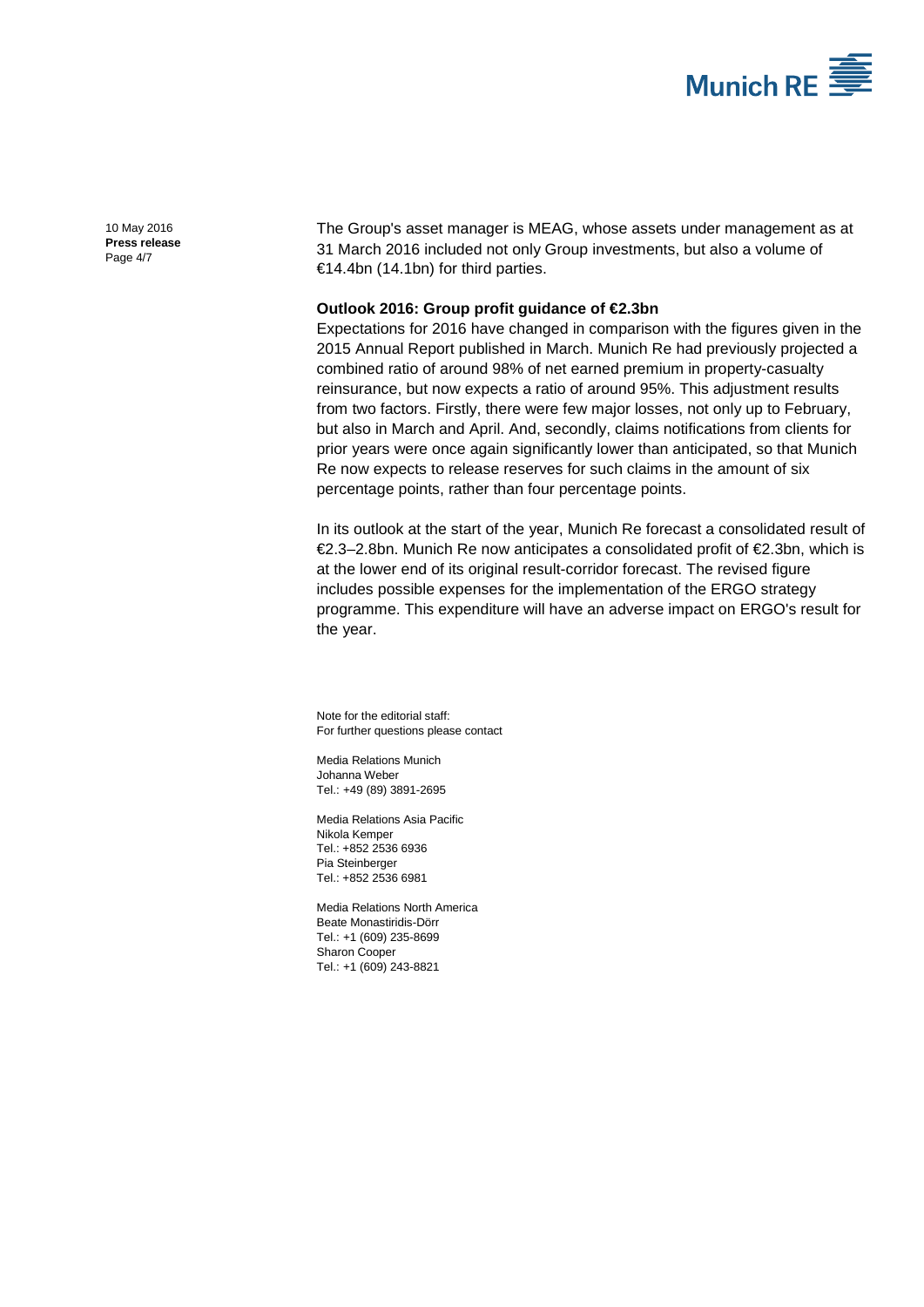

[10 May 2016](#page-0-0) **Press [release](#page-0-1)** Page 5/7

**Munich Re** stands for exceptional solution-based expertise, consistent risk management, financial stability and client proximity. This is how Munich Re creates value for clients, shareholders and staff. In the financial year 2015, the Group – which combines primary insurance and reinsurance under one roof – achieved a profit of €3.1bn on premium income of over €50bn. It operates in all lines of insurance, with more than 43,000 employees throughout the world. With premium income of around €28bn from reinsurance alone, it is one of the world's leading reinsurers. Especially when clients require solutions for complex risks, Munich Re is a much sought-after risk carrier. Munich Re's primary insurance operations are concentrated in ERGO, one of the leading insurance groups in Germany and Europe. It is represented in over 30 countries worldwide and offers a comprehensive range of insurances, provision products and services. In 2015, ERGO posted premium income of €17.9bn. In international healthcare business, Munich Re pools its insurance and reinsurance operations, as well as related services, under the Munich Health brand. Munich Re's global investments (excluding insurance-related investments) amounting to €215bn are managed by MEAG, which also makes its competence available to private and institutional investors outside the Group.

#### **Disclaimer**

This press release contains forward-looking statements that are based on current assumptions and forecasts of the management of Munich Re. Known and unknown risks, uncertainties and other factors could lead to material differences between the forward-looking statements given here and the actual development, in particular the results, financial situation and performance of our Company. The Company assumes no liability to update these forward-looking statements or to conform them to future events or developments.

Munich[, 10 May 2016](#page-0-0)

#### **Münchener Rückversicherungs-Gesellschaft**

Aktiengesellschaft in München Media Relations Königinstrasse 107 80802 München **Germany**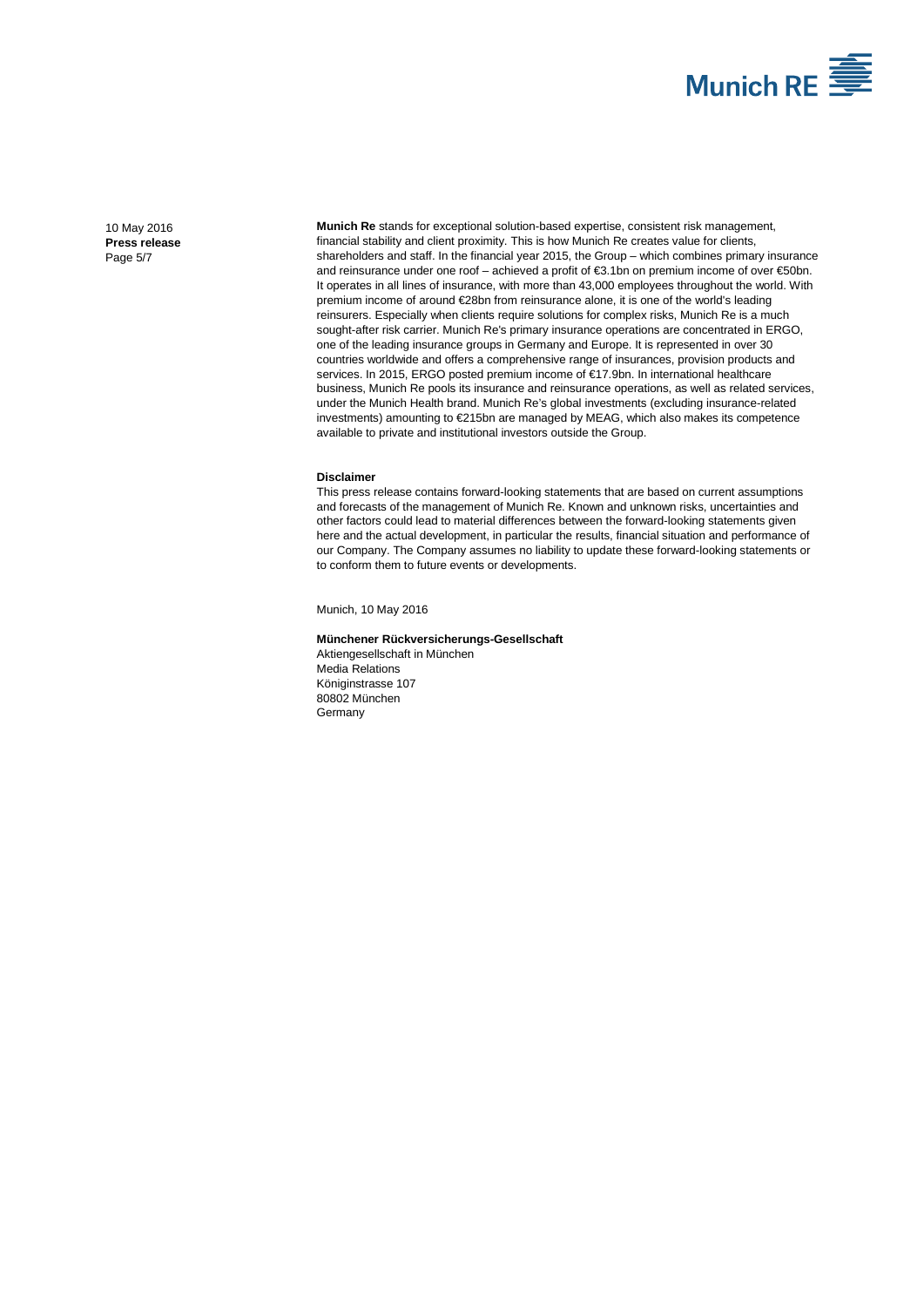

[10 May 2016](#page-0-0) **Press [release](#page-0-1)** Page 6/7

## **Key figures (IFRS) for the Group in the first quarter of 2016**

(in €m unless otherwise indicated)

| in an amooo othor moo maloatoa       |                                              |                        |                     |                          |                   |
|--------------------------------------|----------------------------------------------|------------------------|---------------------|--------------------------|-------------------|
|                                      |                                              | 1st<br>quarter<br>2016 | 1st quarter<br>2015 | Change                   |                   |
|                                      |                                              |                        |                     | Absolute                 | in %              |
| Gross premiums written               |                                              | 12,511                 | 13,038              | $-527$                   | $-4.0$            |
| Net earned premiums                  |                                              | 11,342                 | 11,860              | $-518$                   | $-4.4$            |
| Net expenses for claims and benefits |                                              | $-8,969$               | $-10,196$           | 1,228                    | 12.0              |
| <b>Technical result</b>              |                                              | 945                    | 912                 | 33                       | 3.6               |
| Investment result                    |                                              | 1,572                  | 1,820               | $-248$                   | $-13.6$           |
| Thereof                              | Realised gains                               | 562                    | 1,118               | $-556$                   | $-49.7$           |
|                                      | <b>Realised losses</b>                       | $-344$                 | $-120$              | $-224$                   | $-186.7$          |
| Insurance-related investment result  |                                              | $-208$                 | 579                 | $-787$                   | $\qquad \qquad -$ |
| Non-technical result                 |                                              | $-219$                 | 84                  | $-303$                   |                   |
| Operating result                     |                                              | 726                    | 995                 | $-270$                   | $-27.1$           |
| Net finance costs                    |                                              | $-51$                  | $-60$               | 10                       | 15.8              |
| Taxes on income                      |                                              | $-157$                 | $-151$              | -6                       | $-3.9$            |
| Consolidated profit                  |                                              | 436                    | 790                 | $-354$                   | $-44.8$           |
| Thereof attributable to              | Munich Reinsurance Company<br>equity holders | 430                    | 790                 | $-360$                   | -45.5             |
|                                      | Minority interests                           | 6                      | 0                   | 6                        | >1,000.0          |
|                                      |                                              | 31.3.2016              | 31.12.2015          |                          |                   |
| Investments                          |                                              | 223,873                | 224,256             | $-383$                   | $-0.2$            |
| Equity capital                       |                                              | 31,794                 | 30,966              | 828                      | 2.7               |
| Staff                                |                                              | 43,686                 | 43,554              | 132                      | 0.3               |
|                                      |                                              |                        |                     |                          |                   |
| <b>Reinsurance</b>                   |                                              | 1st<br>quarter<br>2016 | 1st quarter<br>2015 | Change                   |                   |
|                                      |                                              |                        |                     | Absolute                 | in $%$            |
| Gross premiums written               |                                              | 6,733                  | 7,009               | $-277$                   | $-3.9$            |
| <b>Technical result</b>              |                                              | 825                    | 761                 | 64                       | 8.4               |
| Non-technical result                 |                                              | $-311$                 | -4                  | $-307$                   | $< -1,000.0$      |
| Operating result                     |                                              | 514                    | 757                 | $-243$                   | $-32.1$           |
| Result                               |                                              | 445                    | 668                 | $-222$                   | $-33.3$           |
|                                      |                                              |                        |                     |                          |                   |
| <b>Thereof</b>                       | Reinsurance-<br>Life                         | 1st<br>quarter<br>2016 | 1st quarter<br>2015 | Change                   |                   |
|                                      |                                              |                        |                     | Absolute                 | in %              |
|                                      | Gross premiums written                       | 2,205                  | 2,412               | $-207$                   | $-8.6$            |
|                                      | <b>Technical result</b>                      | 70                     | 103                 | -33                      | $-32.1$           |
|                                      | Non-technical result                         | $-72$                  | $-20$               | $-52$                    | $-257.9$          |
|                                      | Operating result                             | -3                     | 82                  | -85                      |                   |
|                                      | Result                                       | 20                     | 70                  | -50                      | $-71.0$           |
|                                      |                                              |                        |                     |                          |                   |
|                                      | Reinsurance - Property-<br>casualty          | 1st<br>quarter<br>2016 | 1st quarter<br>2015 | Change                   |                   |
|                                      |                                              |                        |                     | Absolute/<br>in % points | in %              |
|                                      | Gross premiums written                       | 4,528                  | 4,598               | -70                      | $-1.5$            |
|                                      | Combined ratio in %                          | 88.4                   | 92.3                | $-3.9$                   |                   |
|                                      | <b>Technical result</b>                      | 755                    | 658                 | 97                       | 14.7              |
|                                      | Non-technical result                         | -238                   | 16                  | $-255$                   |                   |
|                                      | Operating result                             | 517                    | 675                 | $-158$                   | $-23.4$           |
|                                      | Result                                       | 425                    | 598                 | $-173$                   | $-28.9$           |